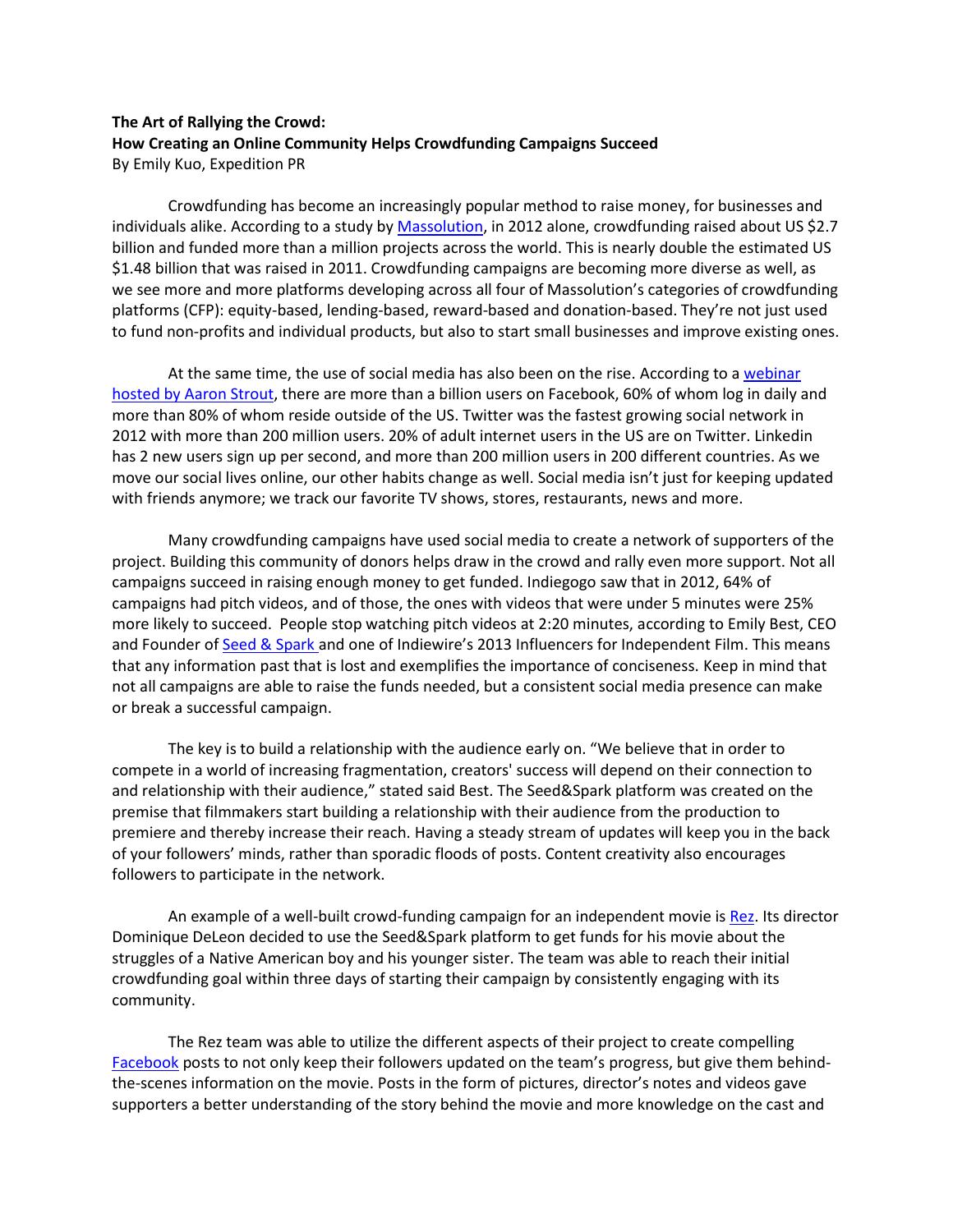crew. These deep updates along with profound gratitude from the team show the whole-hearted passion behind the production of Rez, compelling more donations. They were able to raise nearly double their original goal.

Another example of a successful crowd-funding campaign is [Aquafarm,](http://www.kickstarter.com/projects/2142509221/home-aquaponics-kit-self-cleaning-fish-tank-that-g) the home aquaponics garden by [Back to the Roots](http://www.backtotheroots.com/index.php) (BTTR). They took an innovative way to produce local and fresh food to Kickstarter, reached their goal in 12 days, and in the end, raised almost 150% more than their goal. Back to the Roots already had a strong backing from their first product, a starter kit to home-grow mushrooms out of the kit's packaging. Throughout the Kickstarter campaign, BTTR utilized both [Facebook](https://www.facebook.com/backtotheroots) an[d Twitter](https://twitter.com/bttrventures) to promote. Through Twitter, BTTR would distribute a daily newsletter compilation of articles related to sustainability, health, and the green movement. Not only are the BTTR products related to these topics, the founders of BTTR are major proponents of sustainable farming and education. Their Twitter account was also used to show appreciation for those who supported their cause.

The BTTR Facebook page had more of a variety of posts, with many pictures of both the Aquafarm and the mushroom kit. During their campaign for the Aquaponics Garden, BTTR promoted their Kickstarter page frequently, as well as sharing articles about the project, the founders, their mission and the industry in general. Followers were kept up to date about the founders' activities, including their meeting with President Obama and other prominent figures. To encourage their supporters to interact with the Facebook page, BTTR asked their followers to post pictures of their own mushroom gardens, and share and comment on certain posts. One of their most popular updates asked supporters to comment and share, and upon reaching a certain number of shares, BTTR would donate aquaponics gardens to 5 elementary schools chosen from the comments. This was a great way to get interaction from the backers, and show that they are working toward a good cause.

Both Rez and the Aquafarm campaigns were rewards-based campaigns. Let's take a look at their incentives. Both campaigns offered their final product as an incentive. Rez offered invitations to screenings of the film, with various added bonuses at different levels of donation. BTTR gave donors a discounted price on the finished aquaponics garden, and the option for color customization for a higher donation tier. Both the Rez and the BTTR rewards focused on bringing donors into their communities. The first level of donation for Rez would earn supporters a special thank you on their Facebook page, while BTTR had more creative lower-level rewards. The lowest amount would get donors private updates from their campaign, and the next level would give backers the opportunity to add their own picture to a photo mural and their name to the BTTR website. The level of personal involvement increased as the value of the donation did. A very popular high-level reward for both campaigns was to permanently add the donors' names to their final product. Rez offered a spot in their credits, while BTTR would engrave names into the bottom of each Aquafarm they sold. Besides allowing backers to preorder products, incentives that allow backers to become a part of the campaign helps to get more funding.

Social media allows a crowdfunding campaign to connect and interact with those who support it. Establishing a connection is important with crowdfunding because the backers are everyday people who get behind project, causes and businesses based on their personal interests. These connections build a community which can, in turn, be the tipping point in raising awareness and funds for a campaign. We can see from the above cases that a campaign that shows passion for their project and gratitude for their supporters will be able to build a larger, more engaged community. Backers also want to leave their mark when they donate; allowing them to put their names or pictures on the project's